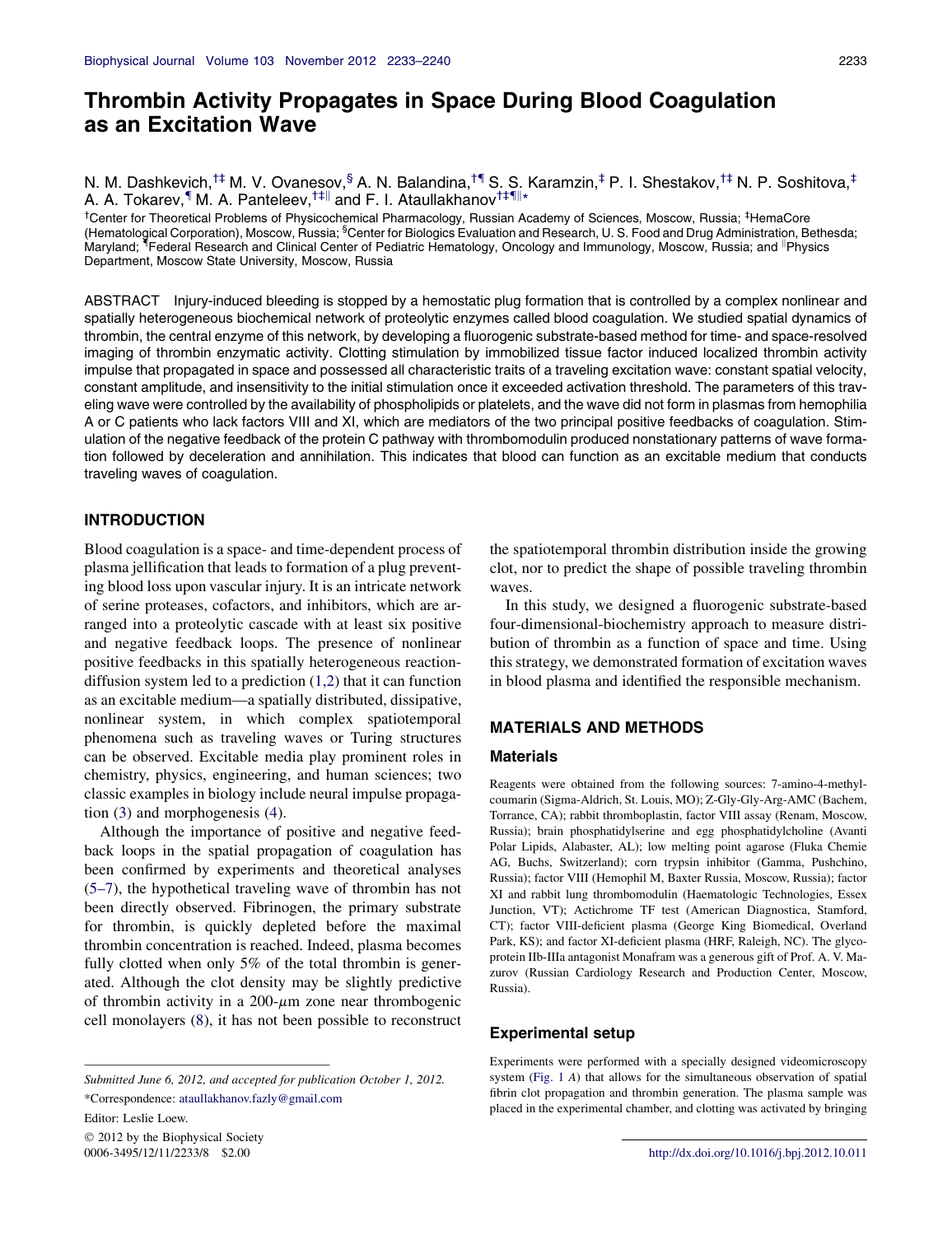<span id="page-1-0"></span>

FIGURE 1 Spatiotemporally resolved imaging of thrombin activity in blood plasma from a healthy individual reveals a propagating wave. (A) Overall experimental design: A layer of immobilized tissue factor (1) induces fibrin clot propagation (2) in nonstirred plasma (3). The sample is illuminated in turn by red (4) or UV LEDs (5) through an excitation filter (6). Light scattered by fibrin (7) and fluorescence of the thrombin-generated AMC (8) pass through a multiband emission filter (9) and macro lens (10) and are recorded by a chargecoupled device (11). (B) Fluorogenic substrate Z-Gly-Gly-Arg-AMC is cleaved by thrombin to yield fluorescent AMC. (C) Time-lapse images: Light scattering from the growing fibrin clot (red) or AMC fluorescence (blue). (D) AMC concentration distribution obtained from fluorescence (C). (E) Fibrin concentration distribution obtained from light scattering  $(C)$ .  $(F)$  Thrombin distribution as a function of space and time obtained from the AMC distribution  $(E)$  by solving a reverse reaction-diffusion problem. Plasma is supplemented with 10  $\mu$ M phospholipids; activation is with 90 pmol  $TF/m<sup>2</sup>$ .

an activator with a tissue factor (TF)-coated surface in contact with plasma. The chamber was maintained at  $37^{\circ}$ C and illuminated with red (625 nm) or ultraviolet (UV) (365 nm) LEDs (Optotech, Hsinchu, Taiwan). Clot growth was detected with red light scattering, and AMC fluorescence was excited with UV LEDs. Fluorescence and scattered red light passing through the macro lens were detected by a charge-coupled device system (Apogee Imaging Systems, Roseville, CA). Images under red and blue light were acquired once per minute. Data analysis is described in detail in the [Sup](#page-5-0)[porting Material.](#page-5-0)

### Blood collection and plasma preparation

Before the procedure, all volunteers provided written informed consent. Experiments were performed with approval from the Ethical Committees of the National Research Center for Hematology and Center for Theoretical Problems of Physicochemical Pharmacology. Normal plasma pools (3–7 plasma samples) were obtained from freshly drawn human blood from healthy volunteers. Blood was collected into 3.8% sodium citrate (pH 5.5) at a 9:1 volume ratio and centrifuged at  $1600 \times g$  for 15 min. The supernatant was additionally centrifuged for 5 min at  $10,000 \times g$  to obtain platelet-free plasma, which was frozen and kept at  $-70^{\circ}$ C. Before each experiment, plasma samples were thawed in a water bath. For pH stabilization at 7.2–7.4, plasma was incubated with 10% lactic acid for 1 h at 37°C ([9\)](#page-6-0). Commercially available coagulation factor-deficient plasma samples were similarly treated after thawing.

# Spatial clot growth experiments in platelet-free plasma

Plasma was supplemented with corn trypsin inhibitor (0.2 mg/ml), Z-Gly-Gly-Arg-AMC (800  $\mu$ M), 10  $\mu$ M lipid vesicles (phosphatidylserine/phosphatidylcholine, at a 20:80 molar ratio), and thrombomodulin at the indicated concentrations. Samples were incubated for 10 min at  $37^{\circ}$ C and then supplemented with  $CaCl<sub>2</sub>$  (20 mM), immediately followed by clotting initiation.

# Spatial clot growth experiments in platelet-rich plasma

Blood was collected directly into citrate with corn trypsin inhibitor (final concentration 0.2 mg/ml) to minimize contact activation. Platelet-rich plasma was obtained by centrifugation for 8 min at  $100 \times g$ . The platelet count was adjusted to  $250,000$  platelets/ $\mu$ L, and the pH level was stabilized at 7.4 by the addition of 20 mM Hepes. To prevent clot retraction, the glycoprotein IIb/IIIa-inhibiting antibody fragment Monafram  $(25 \mu g/mL)$  was used, and experiments were performed in 0.5% low melting point agarose. Samples were prepared as described previously. After recalcification, plasma was prewarmed to  $42^{\circ}$ C for 2 min. Agarose solution was added, and the mixture was incubated in the experimental cuvette for 3 min to form a gel. The experiment was started as described previously.

# Spatial clot growth experiments in defibrinated plasma

Platelet-free plasma (prepared as described previously) was defibrinated by incubation with 0.02 NIH thrombin units of ancistron (Tekhnologiya-Standart, Barnaul, Russia) at 37°C for 1 h, followed by fibrin clot removal. The experiments were performed in an agarose gel, as described previously.

#### RESULTS

#### Method description

To study spatial dynamics of blood coagulation, we developed a fluorogenic substrate-based videomicroscopy method for time- and space-resolved imaging of thrombin activity (Fig. 1 A). Clotting was initiated by a layer of immobilized TF, a transmembrane glycoprotein that activates coagulation on the damaged vascular wall surface. Clotting propagated from the activation surface into the bulk of plasma. The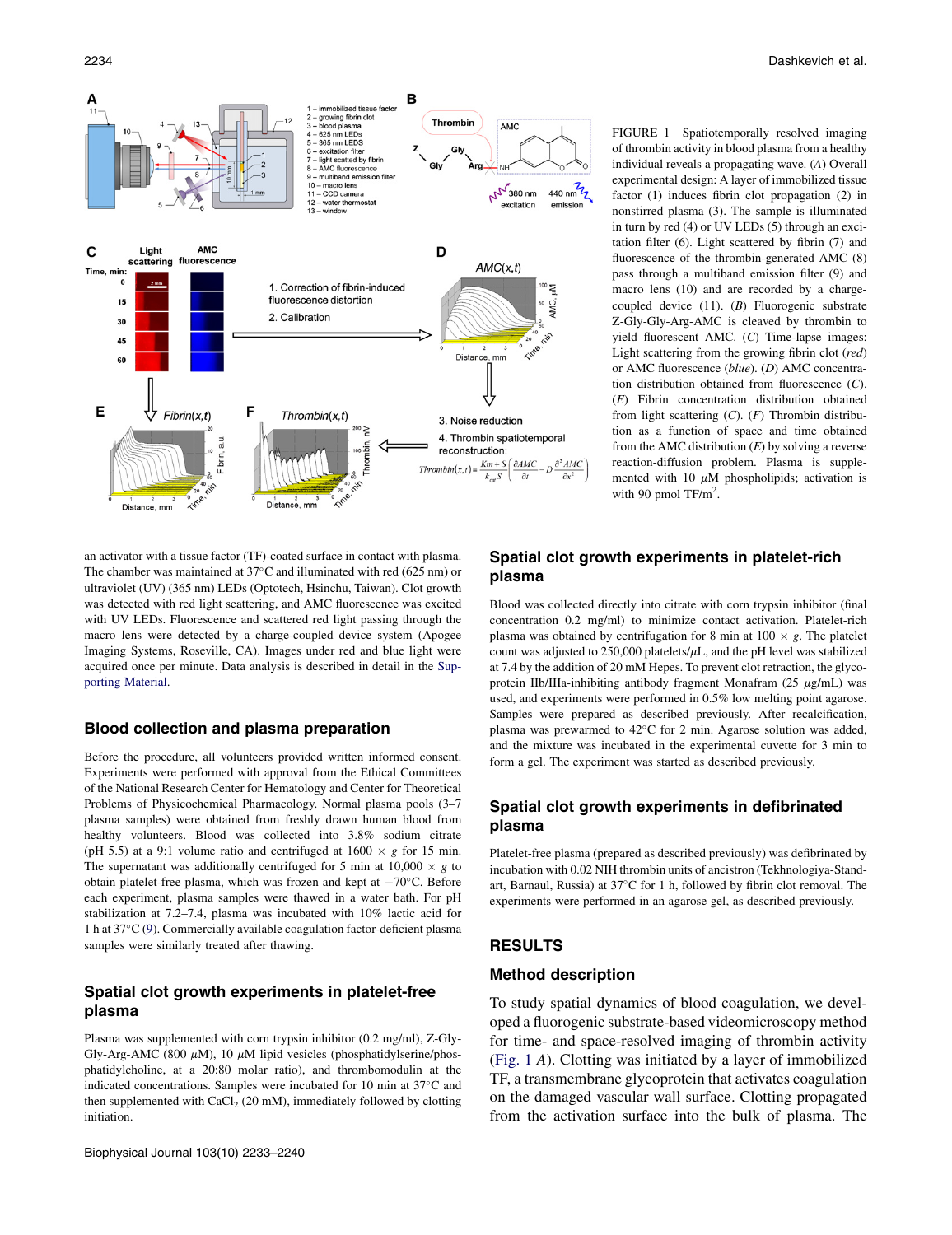fluorogenic thrombin-specific peptide substrate Z-Gly-Gly-Arg-AMC was added to the plasma, so that its cleavage by thrombin produced a fluorescent molecule of AMC (Fig.  $1 B$ ). The growing fibrin clot was sequentially illuminated by red or UV light to image light scattered by the fibrin clot or spatiotemporal distribution of AMC fluorescence, respectively [\(Fig. 1](#page-1-0)C). Fibrin concentration profiles were obtained from the light scattering intensity (see Fig.  $1 E$ ), and the AMC distribution [\(Fig. 1](#page-1-0)  $D$ ) was used to calculate thrombin [\(Fig. 1](#page-1-0)  $F$ ). The central idea for our approach is derived from the standard mass-balance equation for AMC, which infers that if the rate laws of fluorophore production and diffusion are known the experimentally measured AMC distribution can then be used to reconstruct the source term in this equation, i.e., thrombin activity as a function of space and time. The basic reaction-diffusion equation

$$
\frac{\partial[\text{AMC}]}{\partial t} = D_{\text{AMC}} \cdot \frac{\partial^2[\text{AMC}]}{\partial x^2} + \frac{k_{cat} \cdot [S] \cdot [\text{IIa}]}{K_M + [S]}, \quad (1)
$$

was transformed

$$
\text{[IIA]} = \frac{K_M + [S]}{k_{cat} \cdot [S]} \cdot \left( \frac{\partial [\text{AMC}]}{\partial t} - D_{\text{AMC}} \cdot \frac{\partial^2 [\text{AMC}]}{\partial x^2} \right). \quad (2)
$$

Thus, the time- and space-resolved thrombin activity distribution was calculated by numerically solving an inverse reaction-diffusion problem ([10\)](#page-6-0) (see the [Supporting Mate](#page-5-0)[rial](#page-5-0) for the detailed algorithm description) modified to account for AMC binding in plasma and fluorescence distortion caused by the fibrin clot [\(Fig. S1](#page-5-0) and [Fig. S2](#page-5-0) in the [Sup](#page-5-0)[porting Material](#page-5-0)).

# Thrombin propagation determines formation of fibrin clot

Fibrin clot initiated by a TF-covered surface steadily propagated in normal plasma at a constant spatial velocity of ~20–50  $\mu$ m/min [\(Fig. 1](#page-1-0) E) and was apparently driven by an impulse-like wave of thrombin with a constant thrombin peak amplitude of 50–100 nM ([Fig. 1](#page-1-0) F and Movie S1). To investigate if clot formation regulates thrombin generation via reversible inhibition of thrombin by fibrin, or via protection of thrombin from inhibition by antithrombin III, or via acceleration of factor XI activation, we depleted fibrinogen using a fibrin-cleaving protease from snake venom. In defibrinated plasma, thrombin spatial propagation was qualitatively similar [\(Fig. S3](#page-5-0)), indicating that thrombin wave propagation is an independent phenomenon not determined by formation of polymerized fibrin clot.

# Thrombin wave reveals properties of a traveling wave in an excitable medium

An important aspect of traveling waves in active media is the formation of identical waves after a relatively broad range of stimuli because the traveling wave is regulated by properties of active media and not by the history of its activation. To investigate the effect of initial stimulus on the properties of propagating thrombin wave, we prepared activators of different potency by changing the density of immobilized TF. The waves obtained by using 90 pmol/  $m<sup>2</sup>$  ([Fig. 2](#page-3-0) A) or 4 pmol/m<sup>2</sup> (Fig. 2 B) of TF were very similar [\(Fig. 2,](#page-3-0)  $C$  and  $D$ ). It should be noted that the lowest TF density corresponds to just a few TF molecules per squared micron; this is, however, only by an order of magnitude lower than TF density on highly active fibroblasts ([6\)](#page-6-0), and comparable to macrophages and endothelial cells ([11\)](#page-6-0). Thus, thrombin activity waves travel continuously at a constant spatial velocity, have a constant shape and nondecaying amplitude, and are independent of the initial conditions once the activation signal exceeds the threshold: these are necessary and sufficient traits of a traveling wave in an excitable medium ([12\)](#page-6-0).

In contrast, this wave was sensitive to the properties of the medium. It did not propagate steadily in platelet-free plasma that was not supplemented with phospholipids (Fig.  $2 E$ ; [Fig. S4](#page-5-0)) or platelets (Fig.  $2$  F), able to accelerate membrane-dependent reactions comprising the positive feedback loops of blood coagulation. Thrombin peak amplitude was particularly sensitive to phospholipid concentration, whereas the spatial propagation velocity of this wave was not.

### Positive feedback loops are essential for wave propagation

Excitation wave formation requires the existence of positive feedback loops that support self-sustained propagation independently of the activator. Blood coagulation possesses at least one such feedback: factor XI activation with thrombin ([13\)](#page-6-0) as shown in [Fig. 3](#page-4-0) A. Other positive feedbacks, such as factor V, VII, and VIII activation, do not lead to formation of independently active enzymes and are therefore incapable of sustaining indefinite propagation in space. Severe factor XI deficiency, or hemophilia type C, is a rare bleeding disease. The mechanism of this bleeding is controversial, because of the apparently complementary role of factor XI in the coagulation cascade: it is unclear why humans require the minute quantities of factor IXa produced by thrombinactivated factor XIa, if there is an abundance of factor IXa produced by VIIa-TF ([6\)](#page-6-0). One possible explanation in view of the findings of this study could be that factor XI activation by thrombin forms an excitation wave that propagates clotting far from the activation site than could be necessary for large wound sealing.

To test this hypothesis experimentally, we performed studies with factor XI-deficient plasma from a hemophilia C patient (Fig.  $3 B$ ). A traveling wave did not form in this plasma, but was generated when a normal concentration of factor XI was added. Factor VIII deficiency, a severe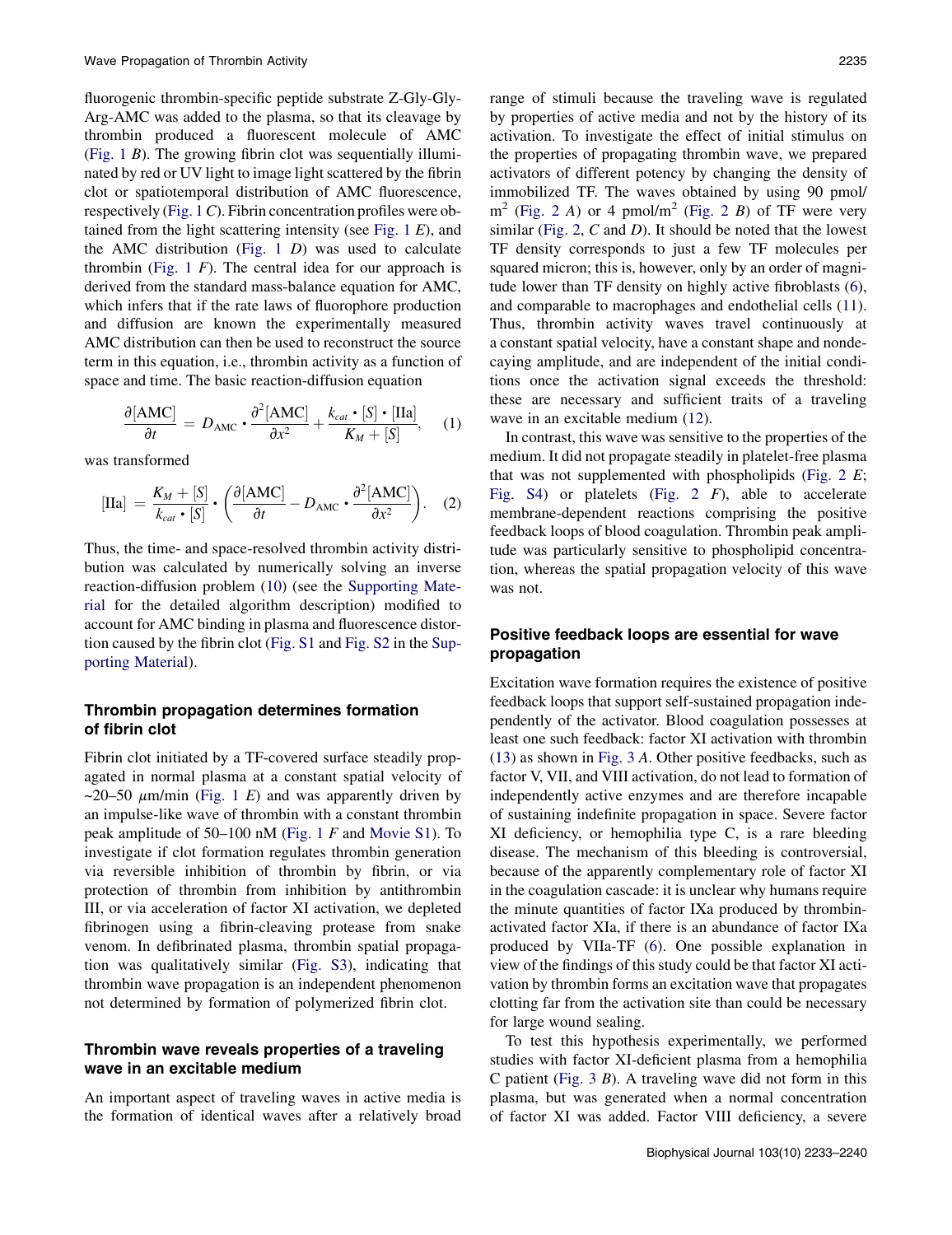<span id="page-3-0"></span>

FIGURE 2 Propagating thrombin wave possesses characteristic properties of a traveling wave in an excitable medium. (A and B) Spatiotemporal thrombin distribution after clotting stimulation in normal plasma supplemented with 10  $\mu$ M phospholipids with different TF densities. (C and D) Thrombin spatial velocity (A) and peak amplitude  $(B)$  for these two experiments. At the  $p = 0.05$  level ( $n = 8$  experiments with plasma from different donors), the thrombin peak height and velocity are not different for these two activation levels.  $(E \text{ and } F)$  Typical thrombin profiles in platelet-free plasma without phospholipid supplementation  $(E)$  or in platelet-rich plasma  $(F)$ . A typical experiment (out of  $n = 3$ ) is shown. Stimulation is with 4 pmol  $TF/m^2$ .

bleeding disorder known as hemophilia type A, also prevented thrombin wave formation ([Fig. S5\)](#page-5-0). Interestingly, computer simulation analysis suggested that factor XI deficiency is in a way more fundamental for the traveling wave phenomenon far from the activator, because factor XIa is an enzyme that is indispensable for autocatalytic thrombin production far from the activator, whereas factor VIIIa is only a cofactor [\(Figs. S6–S8](#page-5-0)). Although this might seem paradoxical, as factor VIII is well known to be much more important clinically, however this actually agrees with the previous observation that factor VIII is important for clot formation at smaller distances (1–2 mm) from the activator, whereas factor XI becomes essential and indispensable at later stages for larger clots [\(6](#page-6-0)), i.e., exactly when the traveling wave is observed.

# Protein C pathway is responsible for thrombin wave limitation in space

Our previous studies suggested that different modules in the coagulation network are responsible for specific tasks such as activation threshold formation, spatial propagation, and termination of this propagation [\(14](#page-6-0)). In particular, stimulation of the anticoagulant protein C pathway with naturally occurring allosteric regulator of thrombin thrombomodulin [\(Fig. 3](#page-4-0) A) was previously found to regulate clot size [\(6](#page-6-0)). To study the possible effect of this pathway on the traveling wave of thrombin, we performed experiments with different thrombomodulin concentrations. Stimulation of the anticoagulant protein C pathway led to nonstationary patterns of wave formation followed by its deceleration and annihilation [\(Fig. 4](#page-5-0), A and B, and Movie S2). Computer simulation is shown in [Fig. S9.](#page-5-0) Clot propagation was initiated normally and then abruptly stopped at different distances from the activator. Several interesting and unusual patterns of traveling wave propagation were observed: at low thrombomodulin concentration, the initial velocity was steady, followed by deceleration and thrombin peak decrease, whereas at higher concentrations, thrombin peak ran for some distance, and then decelerated and stopped. Existence of various modes of wave propagation and pattern formation is another known feature of active media.

Normally TM is localized at the undamaged vessel walls. To compare effects of soluble and immobilized TM we performed additional computer simulation [\(Fig. S10\)](#page-5-0) showing that TM immobilized far from a TF-coated surface can stop thrombin propagation as well.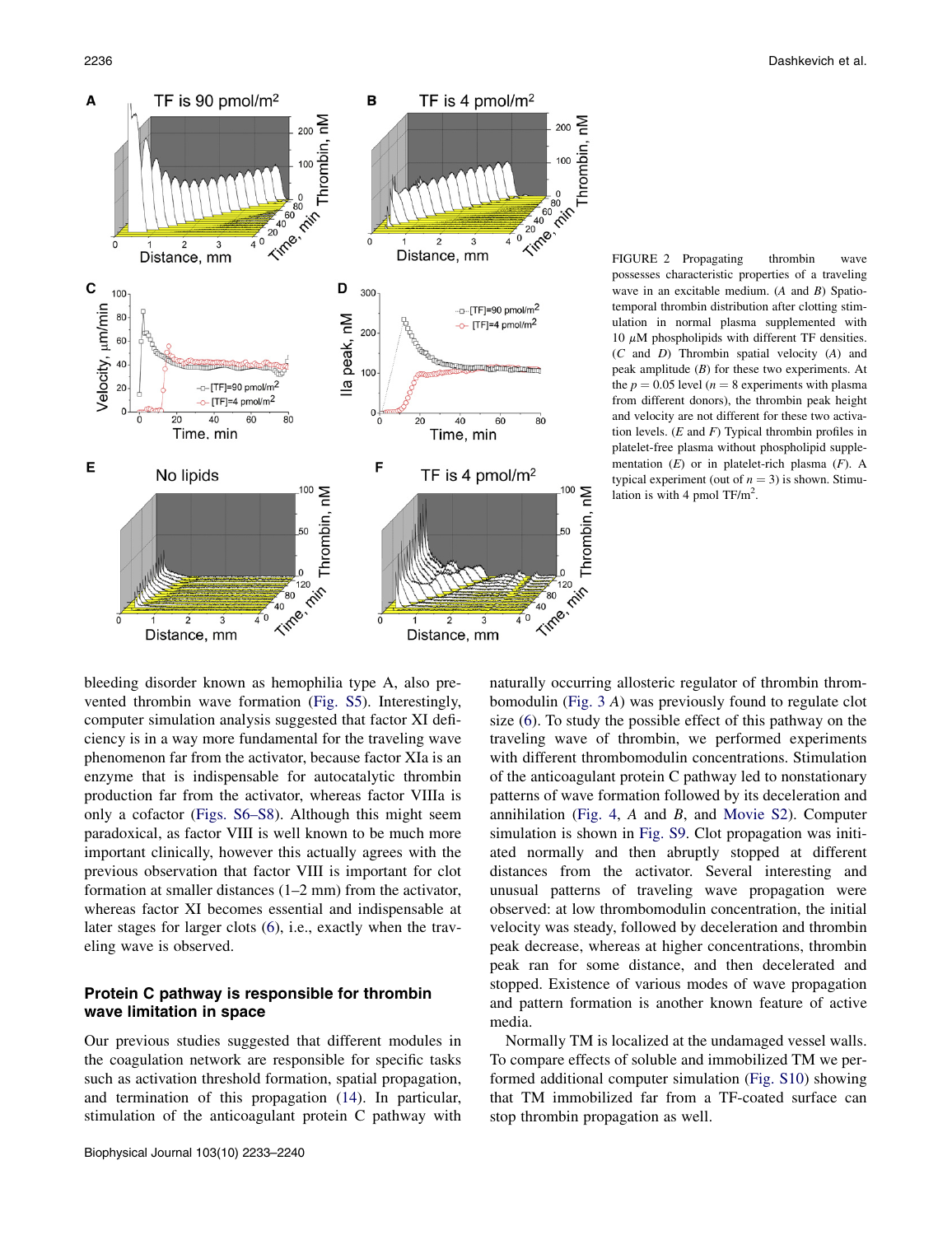<span id="page-4-0"></span>

FIGURE 3 Traveling wave of thrombin activity is determined by positive feedbacks in the coagulation network. (A) The coagulation network contains positive feedbacks (filled with gray) that can support self-sustained propagation of the thrombin impulse. Factor XI, located at the top of the cascade, can be activated by thrombin in a feedback that is typical for excitable media. (B) Fibrin clot (upper row) and thrombin formation (lower) in factor XI-deficient plasma supplemented with 5  $\mu$ M phospholipids and different concentrations of factor XI; a typical experiment is shown (out of  $n = 2$ ). See also [Figs. S5–S8](#page-5-0).

### **DISCUSSION**

In summary, we observed that the contact of plasma with TF results in TF-dependent thrombin generation in a 0.5- to 1-mm area near the TF-expressing surface. Within 10– 40 min, a thrombin wave was formed that moved away from the area of activation at a rate and height that were independent of the initial activating signal. Our main finding is that blood can function as an excitable medium to support thrombin wave propagation. This phenomenon is easy to observe and reproduce mathematically and experimentally, and may serve as an example and research tool for synergetics research.

How are the observed time and space scales related to the (patho)physiological ones? The traveling wave of our study requires  $\sim$  1–1.5 mm to form, and it has a wavefront width of 0.2–0.3 mm. Such a wave can be imagined in a large wound ([Fig. 4](#page-5-0) C), where it can efficiently spread fibrin formation. This is in line with the usual clinical presentation of hemophilia C in large-scale wounds or surgery ([15\)](#page-6-0). In case of hemophilia C, absence of the travelling wave of thrombin, that can form a large-scale fibrin clot, could lead to severe bleeding. Therefore, the patients do not have problems with small wounds as it does not require rapid long-distance thrombin propagation. Thrombomodulin present in abundance in the normal endothelium would prevent this wave from entering healthy vessels. Thus, the fact that blood can function as an excitable medium to support thrombin wave propagation not only provides a new, to our knowledge, biological nonlinear dynamic system, but also appears to be important for fulfillment of the physiological function of the coagulation system.

We proposed a possible mode for the thrombin traveling wave in vivo, which should help provide a novel, to our knowledge, understanding of the role of thrombin-induced factor XI activation in blood clotting [\(Fig. 4](#page-5-0) C). On the basis of our experiments, computer simulations, and the clinical presentation of hemophilia C (i.e., uncontrollable bleeding, usually in cases of large-scale wounds or surgery ([15\)](#page-6-0)), we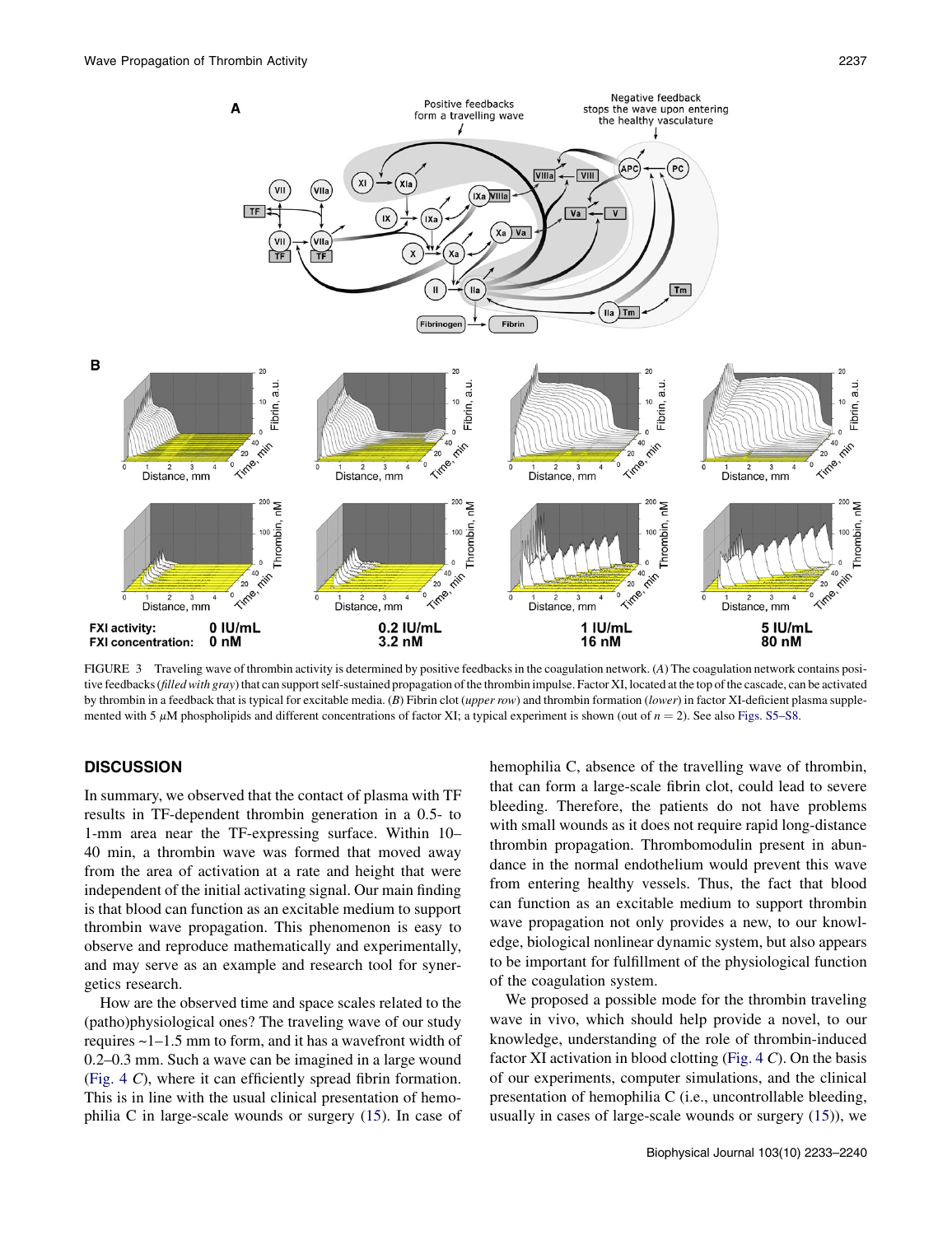<span id="page-5-0"></span>

FIGURE 4 Traveling wave propagation is stopped by thrombomodulin: possible implications for confining a hemostatic plug to the wound. (A) Spatiotemporally resolved distribution of thrombin in normal plasma supplemented with different concentrations of thrombomodulin, as indicated in the panels. Plasma is supplemented with 10  $\mu$ M phospholipids. Activation is with 4 pmol TF/m<sup>2</sup>. A typical experiment (out of  $n = 5$ ) is shown. (*B*) Clot size (*main plot*), spatial velocity (left inset), and thrombin peak amplitude (right inset) as functions of time for different thrombomodulin concentrations. (C) Hypothetical function of the traveling wave of thrombin in vivo. In a sufficiently large wound, it is necessary to turn all of the blood into a gel, and to spread the clot from the TF-containing injury site into the bulk of the blood. This task is possible, because thrombin propagation can be self-sustained due to factor XI feedback activation, which explains the bleeding upon large injuries in hemophilia C. Abundant thrombomodulin in the healthy blood vessel endothelium prevents the traveling wave from entering the healthy vasculature.

speculate that the excitation wave of thrombin, formed as a result of the positive feedback loop of factor XI activation, propagates the clotting process across large wounds and far from the TF-expressing surface, resulting in efficient wound sealing. However, when thrombomodulin is abundant (e.g., in normal endothelium), the wave is prevented from entering healthy vessels.

Factor XI activation with thrombin reportedly can produce additional thrombin to protect the fibrin clot from fibrinolysis ([16\)](#page-6-0) and to provide sustained thrombin generation ([17\)](#page-6-0). However, to achieve these effects, it would be evolutionarily simpler to induce more rapid thrombin activation, instead of introducing a new positive feedback loop. Rapid and steady spatial signal propagation across significant distances in a heterogeneous system cannot be resolved in a way other than through creation of an excitable medium with traveling waves, as evidenced by neural impulse propagation. In this study, we experimentally confirm this role of factor XI, which we previously proposed on the basis of computer simulation results [\(1,2\)](#page-6-0).

Although steady propagation of a traveling wave can be beneficial, it also can be a potentially dangerous dynamic factor. Factor XI plays a significant role in thrombosis ([18\)](#page-6-0), which is caused by intravascular formation of platelet-fibrin clots that obstruct blood flow through blood vessels. Thrombosis is a ubiquitous complication and cause of numerous diseases and conditions, such as atherosclerosis, trauma, stroke, infarction, cancer, and sepsis. Up to 70% of sudden cardiac deaths are due to thrombosis ([19\)](#page-6-0), and sudden cardiac deaths kill ~400,000 people annually in the United States alone [\(20](#page-6-0)). Thrombin-dependent factor XI activation feedback may also explain why factor XI is a potential target of antithrombotic drugs ([21\)](#page-6-0).

# SUPPORTING MATERIAL

Data analysis, computer simulations, supporting data, references [\(22\)–\(77\),](#page-6-0) and two movies are available at [http://www.biophysj.org/biophysj/](http://www.biophysj.org/biophysj/supplemental/S0006-3495(12)01114-9) [supplemental/S0006-3495\(12\)01114-9.](http://www.biophysj.org/biophysj/supplemental/S0006-3495(12)01114-9)

The authors thank Prof. A. V. Mazurov for his generous gift of Monafram. We are indebted to Dr. V. I. Sarbash for his contribution to the construction of the experimental setup, and to Dr. O. A. Fadeeva who prepared and characterized activators. We thank Mr. James Kurasawa and Dr. Andrey Sarafanov, Centers for Biologics Evaluation and Research, Food and Drug Administration (CBER, FDA) for providing us with anti-fVIII antibody, Naveen Jha (CBER, FDA) for his help in additional experiment performing, and John W. Weisel and Rustem I. Litvinov (University of Pennsylvania) for critical reading of the manuscript and valuable suggestions.

The study was supported by the Russian Foundation for Basic Research grants 10-01-91055, 11-04-00303, 11-04-12080, 12-04-00652, 12-04- 00438, 12-04-32095, 12-04-33055 and by the Russian Academy of Sciences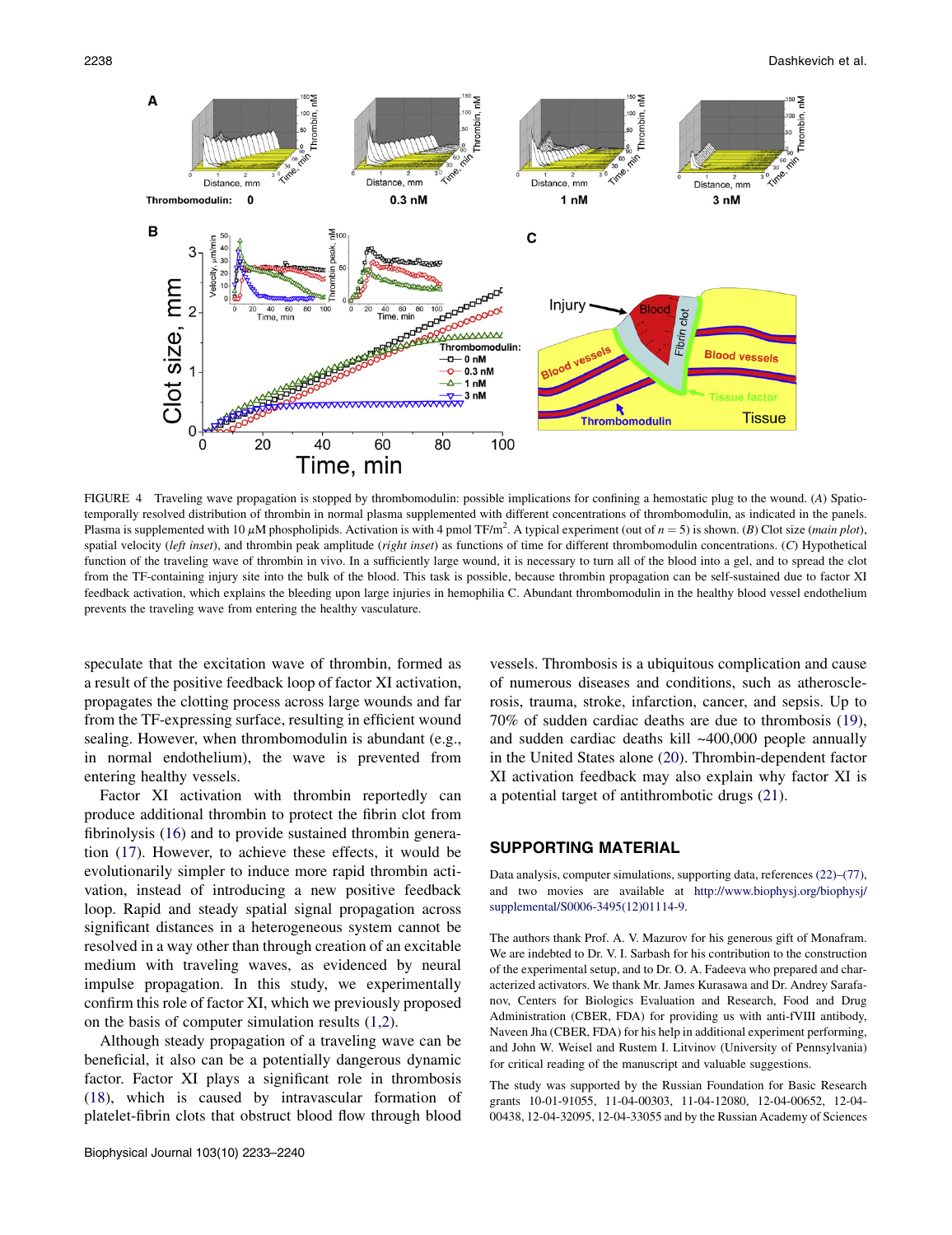<span id="page-6-0"></span>Presidium Basic Research Programs Molecular and Cellular Biology, Basic Science for Medicine, Integrative Physiology, and Molecular Mechanisms of Physiologic Functions.

Conflict-of-interest disclosure: N.M.D., S.S.K., P.I.S., N.P.S., M.A.P., and F.I.A. are employees or founders of HemaCore LLC, which holds several patents and patent applications on the diagnostic use of coagulation assays in spatially distributed systems, which are currently developed under the trade name of Thrombodynamics. M.V.O. is an employee of the U. S. Food and Drug Administration. The findings and conclusions in this presentation have not been formally disseminated by the Food and Drug Administration and should not be construed to represent any Agency determination or policy.

# **REFERENCES**

- 1. Ataullakhanov, F. I., G. T. Guria, ., R. I. Volkova. 1998. Spatiotemporal dynamics of clotting and pattern formation in human blood. Biochim. Biophys. Acta. 1425:453–468.
- 2. Zarnitsina, V. I., A. V. Pokhilko, and F. I. Ataullakhanov. 1996. A mathematical model for the spatio-temporal dynamics of intrinsic pathway of blood coagulation. II. Results. Thromb. Res. 84:333–344.
- 3. Rinzel, J., and J. B. Keller. 1973. Traveling wave solutions of a nerve conduction equation. Biophys. J. 13:1313–1337.
- 4. Loose, M., E. Fischer-Friedrich, ..., P. Schwille. 2008. Spatial regulators for bacterial cell division self-organize into surface waves in vitro. Science. 320:789–792.
- 5. Ovanesov, M. V., N. M. Ananyeva, ..., E. L. Saenko. 2005. Initiation and propagation of coagulation from tissue factor-bearing cell monolayers to plasma: initiator cells do not regulate spatial growth rate. J. Thromb. Haemost. 3:321–331.
- 6. Panteleev, M. A., M. V. Ovanesov, ., F. I. Ataullakhanov. 2006. Spatial propagation and localization of blood coagulation are regulated by intrinsic and protein C pathways, respectively. Biophys. J. 90:1489– 1500.
- 7. Monroe, D. M., M. Hoffman, and H. R. Roberts. 1996. Transmission of a procoagulant signal from tissue factor-bearing cell to platelets. Blood Coagul. Fibrinolysis. 7:459–464.
- 8. Campbell, R. A., K. A. Overmyer, ..., A. S. Wolberg. 2008. Cellular procoagulant activity dictates clot structure and stability as a function of distance from the cell surface. Arterioscler. Thromb. Vasc. Biol. 28:2247–2254.
- 9. Sinauridze, E. I., R. I. Volkova, ..., F. I. Ataullakhanov. 1998. Dynamics of clot growth induced by thrombin diffusing into nonstirred citrate human plasma. Biochim. Biophys. Acta. 1425:607–616.
- 10. Kondratovich, A. Y., A. V. Pokhilko, and F. I. Ataullakhanov. 2002. Spatiotemporal dynamics of contact activation factors of blood coagulation. Biochim. Biophys. Acta. 1569:86–104.
- 11. Balandina, A. N., A. M. Shibeko, ..., F. I. Ataullakhanov. 2011. Positive feedback loops for factor V and factor VII activation supply sensitivity to local surface tissue factor density during blood coagulation. Biophys. J. 101:1816–1824.
- 12. Zaikin, A. N., and A. M. Zhabotinsky. 1970. Concentration wave propagation in two-dimensional liquid-phase self-oscillating system. Nature. 225:535–537.
- 13. Gailani, D., and G. J. Broze, Jr. 1991. Factor XI activation in a revised model of blood coagulation. Science. 253:909–912.
- 14. Panteleev, M. A., A. N. Balandina, ..., F. I. Ataullakhanov. 2010. Taskoriented modular decomposition of biological networks: trigger mechanism in blood coagulation. Biophys. J. 98:1751–1761.
- 15. Seligsohn, U. 2009. Factor XI deficiency in humans. J. Thromb. Haemost. 7(Suppl 1):84–87.
- 16. von dem Borne, P. A., J. C. Meijers, and B. N. Bouma. 1995. Feedback activation of factor XI by thrombin in plasma results in additional

formation of thrombin that protects fibrin clots from fibrinolysis. Blood. 86:3035–3042.

- 17. Kravtsov, D. V., A. Matafonov, ., D. Gailani. 2009. Factor XI contributes to thrombin generation in the absence of factor XII. Blood. 114:452–458.
- 18. Gruber, A., and S. R. Hanson. 2003. Factor XI-dependence of surfaceand tissue factor-initiated thrombus propagation in primates. Blood. 102:953–955.
- 19. Davies, M. J. 2000. Pathophysiology of acute coronary syndromes. Indian Heart J. 52:473–479.
- 20. Centers for Disease Control and Prevention (CDC). 2002. Statespecific mortality from sudden cardiac death—United States, 1999. MMWR Morb. Mortal. Wkly. Rep. 51:123–126.
- 21. Müller, F., D. Gailani, and T. Renné. 2011. Factor XI and XII as antithrombotic targets. Curr. Opin. Hematol. 18:349–355.
- 22. Hemker, H. C., P. L. Giesen, ..., S. Béguin. 2000. The thrombogram: monitoring thrombin generation in platelet-rich plasma. Thromb. Haemost. 83:589–591.
- 23. Reference deleted in proof.
- 24. Hemker, H. C., and S. Béguin. 1995. Thrombin generation in plasma: its assessment via the endogenous thrombin potential. Thromb. Haemost. 74:134–138.
- 25. Hairer, E., S. P. Norsett, and G. Wanner. 1993. Solving Ordinary Differential Equations I: Nonstiff Problems. Springer, Berlin.
- 26. Reference deleted in proof.
- 27. Reference deleted in proof.
- 28. Meems, H., A. B. Meijer, ..., G. E. Gilbert. 2009. Factor VIII C1 domain residues Lys 2092 and Phe 2093 contribute to membrane binding and cofactor activity. Blood. 114:3938–3946.
- 29. Butenas, S., A. Undas, ..., K. G. Mann. 2008. Factor XIa and tissue factor activity in patients with coronary artery disease. Thromb. Haemost. 99:142–149.
- 30. Butenas, S., and K. G. Mann. 2002. Blood coagulation. Biochemistry (Mosc.). 67:3–12.
- 31. Colman, R. W. 2006. Hemostasis and Thrombosis: Basic Principles and Clinical Practice. Lippincott Williams & Wilkins, Philadelphia, PA.
- 32. Krishnaswamy, S. 1992. The interaction of human factor VIIa with tissue factor. J. Biol. Chem. 267:23696–23706.
- 33. Nemerson, Y., and R. Gentry. 1986. An ordered addition, essential activation model of the tissue factor pathway of coagulation: evidence for a conformational cage. Biochemistry. 25:4020–4033.
- 34. Butenas, S., and K. G. Mann. 1996. Kinetics of human factor VII activation. Biochemistry. 35:1904–1910.
- 35. Rao, L. V., T. Williams, and S. I. Rapaport. 1996. Studies of the activation of factor VII bound to tissue factor. Blood. 87:3738–3748.
- 36. Komiyama, Y., A. H. Pedersen, and W. Kisiel. 1990. Proteolytic activation of human factors IX and X by recombinant human factor VIIa: effects of calcium, phospholipids, and tissue factor. Biochemistry. 29:9418–9425.
- 37. Warn-Cramer, B. J., and S. P. Bajaj. 1986. Intrinsic versus extrinsic coagulation. Kinetic considerations. Biochem. J. 239:757–762.
- 38. Gailani, D., D. Ho, ., P. N. Walsh. 2001. Model for a factor IX activation complex on blood platelets: dimeric conformation of factor XIa is essential. Blood. 97:3117–3122.
- 39. Baugh, R. J., and S. Krishnaswamy. 1996. Role of the activation peptide domain in human factor X activation by the extrinsic Xase complex. J. Biol. Chem. 271:16126–16134.
- 40. Scandura, J. M., and P. N. Walsh. 1996. Factor X bound to the surface of activated human platelets is preferentially activated by plateletbound factor IXa. Biochemistry. 35:8903–8913.
- 41. Rawala-Sheikh, R., S. S. Ahmad, ., P. N. Walsh. 1990. Kinetics of coagulation factor X activation by platelet-bound factor IXa. Biochemistry. 29:2606–2611.